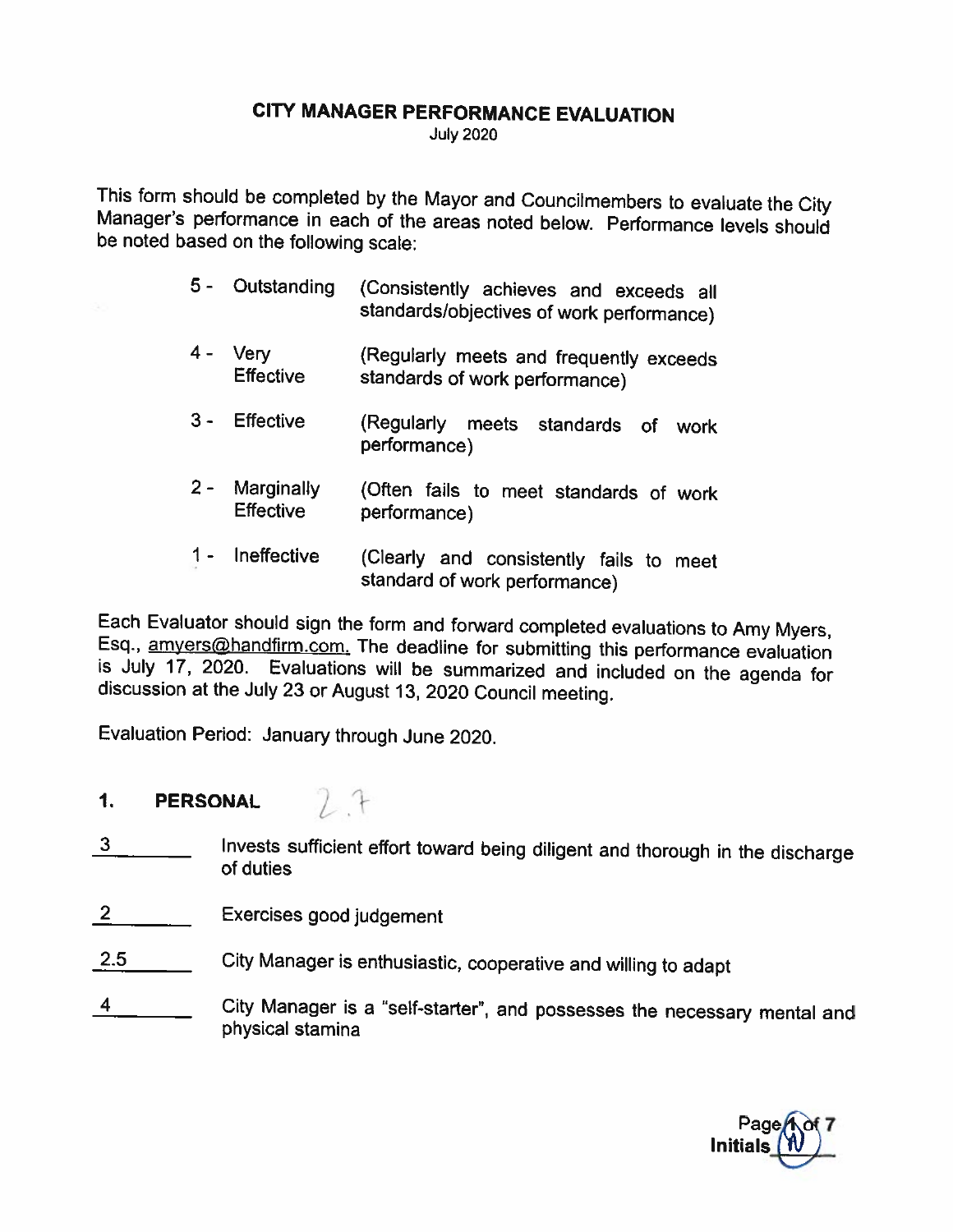3.5 2 Composure, appearance and attitude are fitting for an individual in this executive position. This person is able to separate personal feelings from the advancement of the organization's interests

## 2. PROFESSIONAL SKILLS  $\mathcal{L}$

- Knowledgeable of current developments affecting local government<br>4 management
- <sup>1</sup> Respected in the management profession
- Demonstrates <sup>a</sup> capacity for innovation and creativity  $\mathbf{3}$
- <sup>3</sup> Anticipates problems and develops effective approaches for solving them
- Z Willing to try new ideas proposed by Council members and/or staff

### 3. RELATIONSHIP WITH THE COUNCIL  $\begin{array}{cc} \begin{array}{cc} \end{array} & 0 \end{array}$

- <sup>3</sup> Carries out the directive of the Council as <sup>a</sup> whole, rather than those of any one member of the Council
- <sup>3</sup> Assists Council members in resolving problems at the administrative level in <sup>a</sup> manner that avoids unnecessary Council action
- <sup>2</sup> Assists the Council in establishing policy, while acknowledging the ultimate authority of the Council
- 3 \_\_\_\_\_\_\_\_\_\_ Responds to requests for information or assistance by the Council
- $\frac{3}{10}$  Informs the Council of current issues and administrative developments in a timely manner
- 2 \_\_\_\_\_\_\_\_ Receptive to constructive criticism and advice
- 2.5 **Information is disseminated equally and completely to the Councilmembers**

 $2<sup>q</sup>$ 

#### 4. POLICY EXECUTION

a Implements Council actions in accordance with the intent of the Council

Page Initials\_\_\_\_\_\_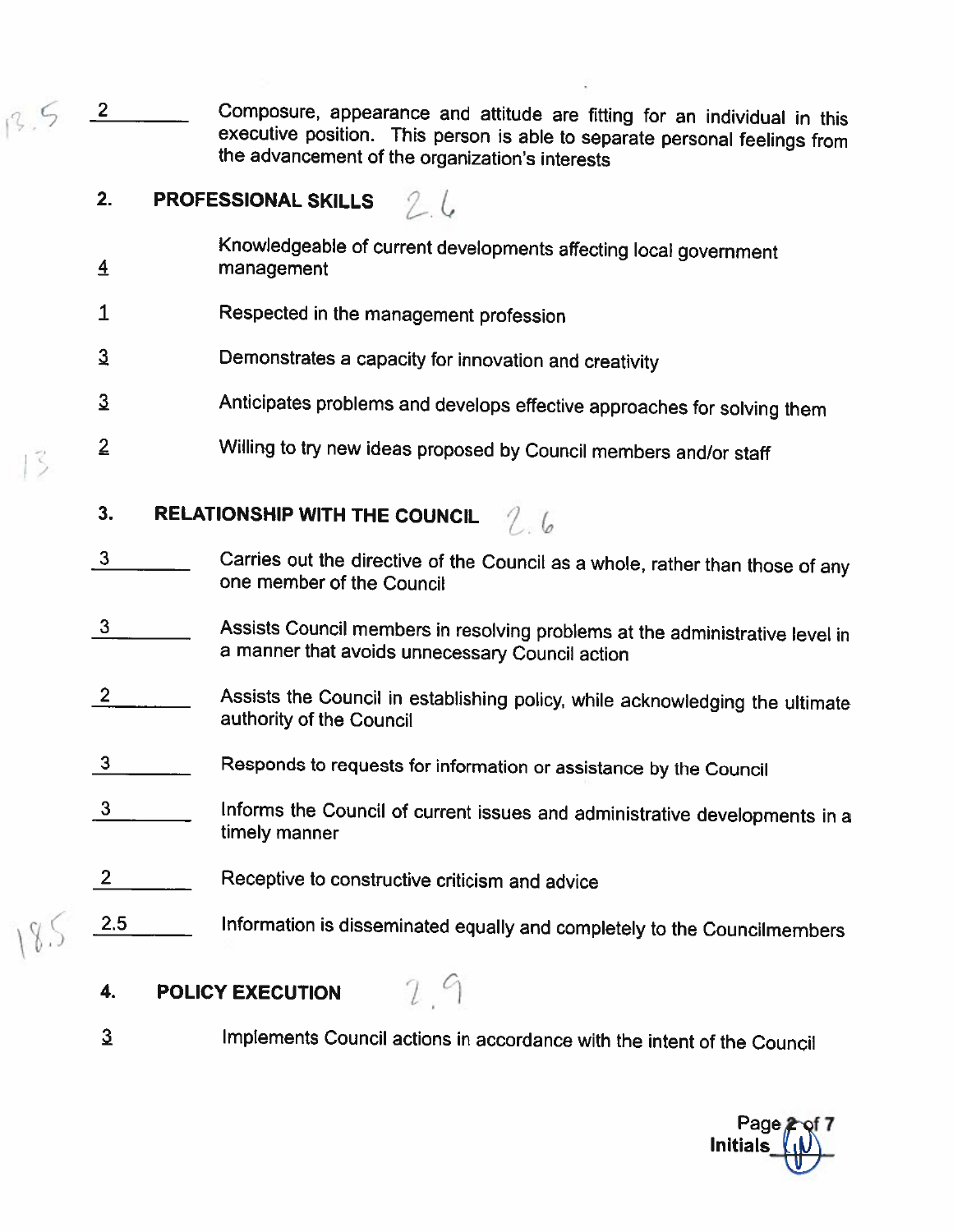- <sup>3</sup> Supports the actions of the Council after <sup>a</sup> decision has been reached, both inside and outside the organization
- 3 Understands and follows Florida law
- <sup>Z</sup> Understands, supports and enforces City's laws, policies and ordinances
- Timely and effectively executes City policies  $3.5$
- <sup>a</sup> Reviews City policies and procedures periodically to improve their effectiveness
- : <sup>a</sup> Offers workable alternatives to the Council for changes in law or policy when an existing policy is impractical
	- $3, 3$ 5. REPORTING
	- 4 Provides the Council with reports concerning matters of importance to the City
	- <sup>3</sup> Reports produced by the City Manager are accurate, comprehensive, concise and written to their intended audience
	- <sup>3</sup> Reports are generally produced through the City Manager's own initiative rather than when requested by the Council
	- 2.5 Prepares <sup>a</sup> Sound agenda which prevents trivial administrative matters from being reviewed by the Council
- 4 Documentation produced by the City Manager's office respects the fact that the affairs of the City are fully open to public scrutiny  $16.5$

## 6. CITIZEN RELATIONS  $258$

- 2.5 Responsive to concerns from citizens
- 2.5 Demonstrates dedication to the community, and the citizens and industry served by the City
- <sup>3</sup> Skillful in dealing with the news media and in avoiding partisan political positions

Page **3⁄o**f∖7 **Initials**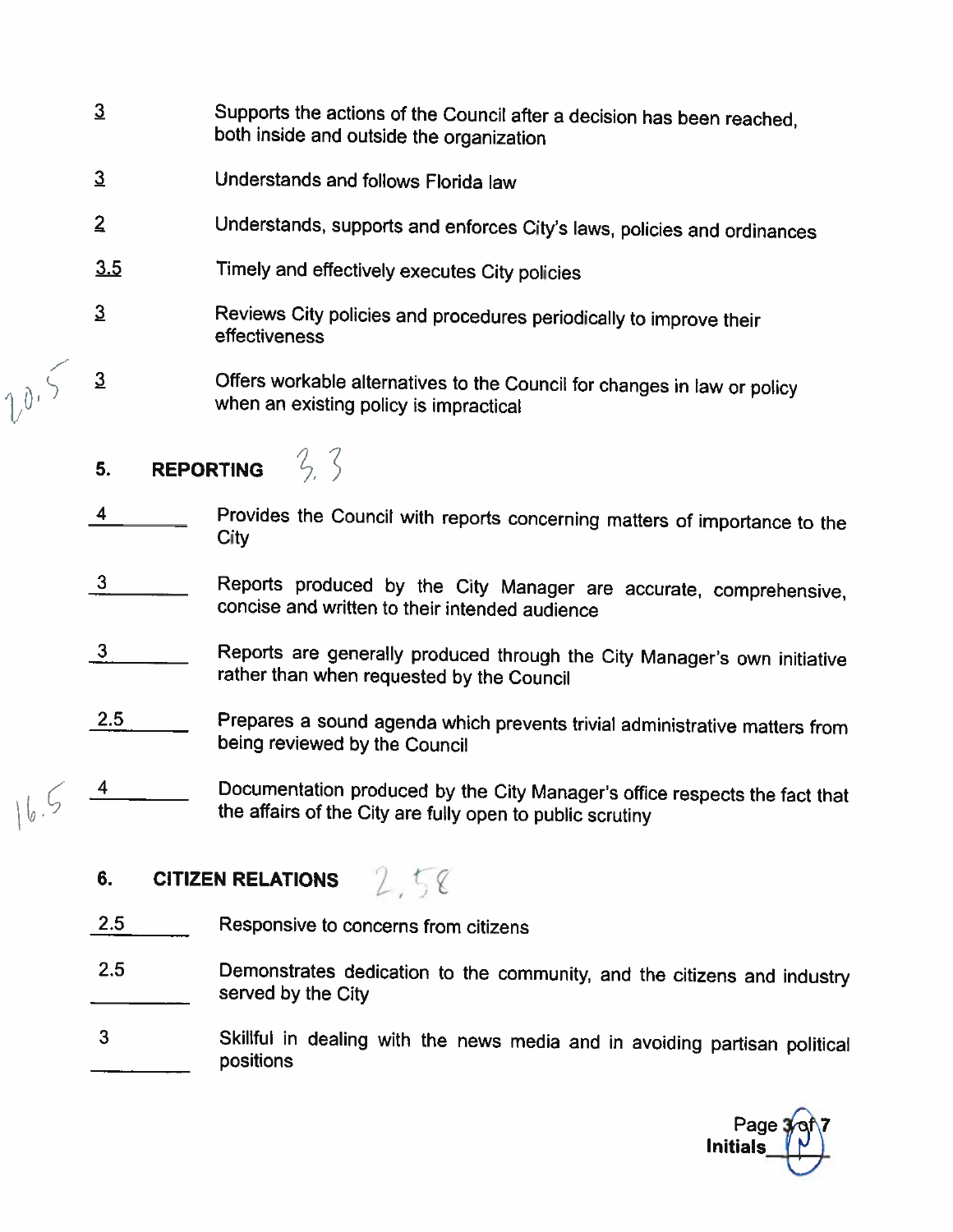- 2 \_\_\_\_\_\_\_\_\_ Has the capacity to listen to others and to recognize their interests, and works well with others
- <sup>3</sup> Willing to meet with members of the community to discuss their real concerns 2.5
- Generafly, community partners satisfied with City activities and services
	- $2.5$ 7. STAFFING
	- 3 **Recruits and retains competent personnel for staff positions**
	- 2 Aware of weak or indifferent administrative personnel, and works to improve their performance
	- 2.5 Accurately informed and concerned about employee relations

# 8. SUPERVISION  $1.57$

- <sup>3</sup> Encourages department directors to make decisions within their own jurisdictions and divisions without the City Manager's approval, yet maintains general control of operations
- 2.5

Instills confidence and initiative in subordinates and emphasizes supportive rather than restrictive controls for their programs

- 2.5 Has developed <sup>a</sup> friendly and informal relationship with the staff and work force as <sup>a</sup> whole, yet maintains the prestige and dignity of the City Manager's office
- 2.5 Evaluates personnel periodically, and points out management weaknesses and strengths. Manages and evaluates key personnel primarily by setting performance goals and objectives, and then assesses progress toward goals and objectives at least annually
- <sup>3</sup> The organization's staff works as <sup>a</sup> team and seeks ways to be innovative and oriented toward effective problem-solving
- 2.5 Delegates responsibility effectively and provides the right amount of communication to staff during the course of the year

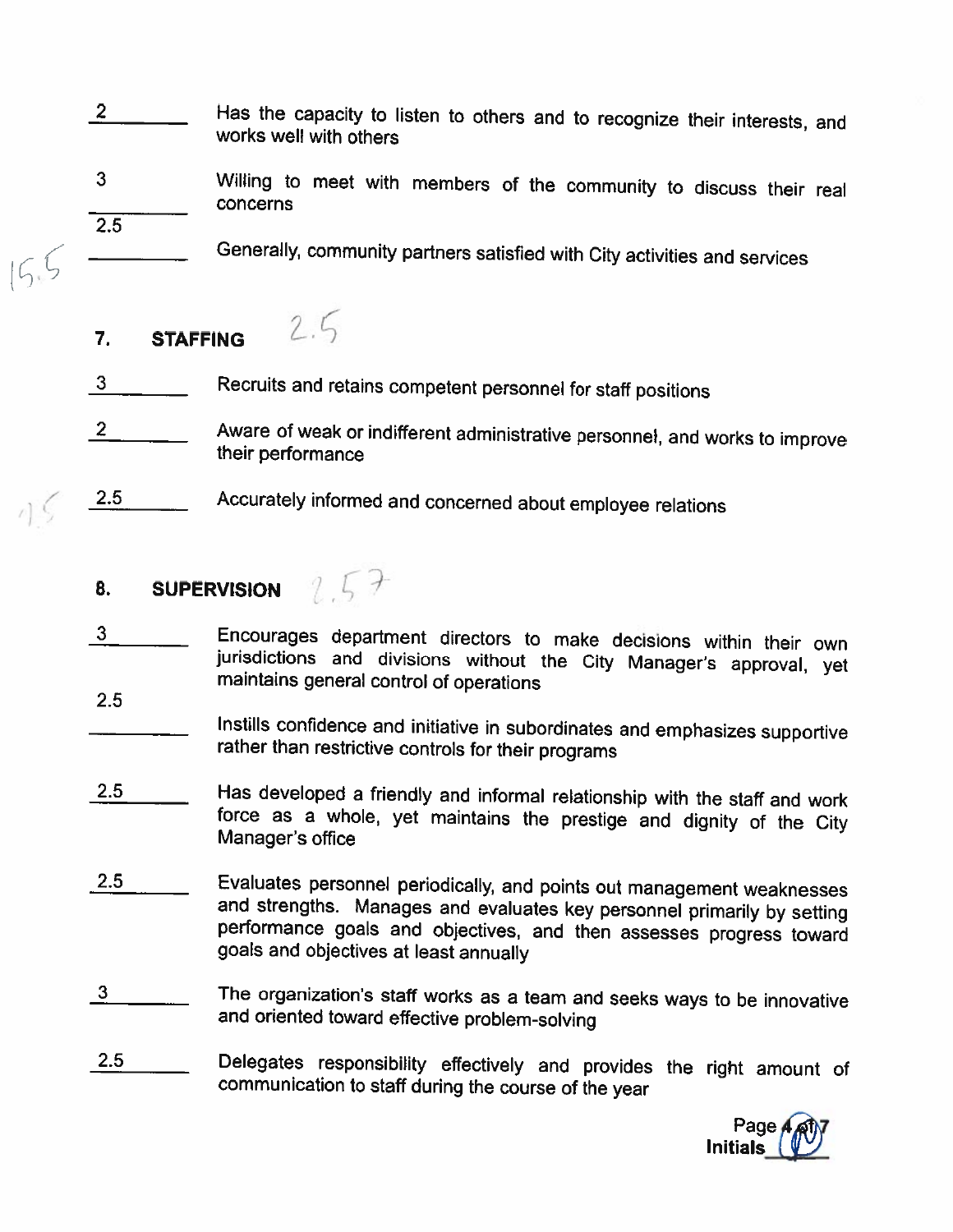2 The City Manager properly controls the organization's operational and functional activities and motivates others to maximum performance

## 9. FISCAL MANAGEMENT  $2.6$

- 2.5 Prepares a balanced budget to provide services in the areas and at a level directed by the Council
- 2 Makes the best possible use of available funds, conscious of the need to operate the City efficiently and effectively
- <sup>3</sup> the prepared/recommended budget is in an intelligent and accessible format
- <sup>3</sup> Possesses awareness of the importance of financial <sup>p</sup>lanning and accounting controls

#### $1.7$ 10. COMMUNITY

- 2.5 Difficult issues facing the City are addressed in a practical way, and adequate steps are taken to avoid unnecessary controversy
- <sup>1</sup> Recognizes areas of common or aligned interests with neighboring jurisdictions and entities and cooperates effectively with them to promote those interests
- <sup>3</sup> The City Manager helps the Council address future needs and develops adequate <sup>p</sup>lans anticipating long term trends
- <sup>I</sup> Cooperates with other local governments, state and federal government
- <sup>1</sup> Cooperates with other governmental units in the region such as the County and Tourist Development Council/Convention and Visitor's Bureau.

#### NARRATIVE EVALUATION

11. What would you identify as the City Manager's strengths, expressed in terms of the principal results achieved during the evaluation period?

Page **Initials**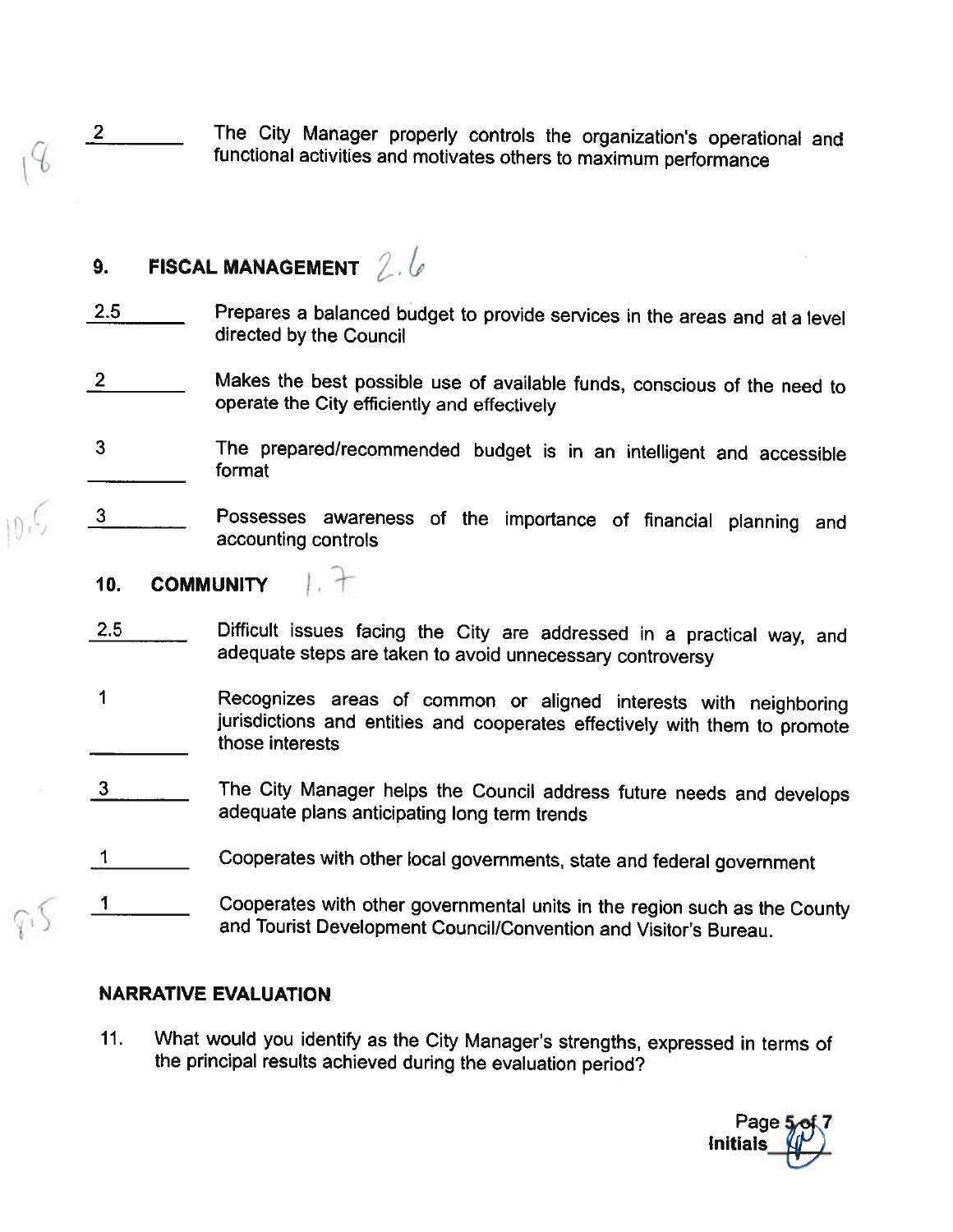## The City Manager has done <sup>a</sup> good job on the SWOT analysis and pushing to get the

citizen survey mailed out.

12. What performance areas would you identify as needing improvement? Why? What constructive, positive suggestions can you offer the City Manager to enhance performance?

The City Manager needs to work on building relationships with other local government

bodies. Working together will help Panama City Beach more in the long run and to not be

adversarial. The City Manager needs to listen and understand the history for past / current

decisions. The City Manager needs to focus on listening when others speak and not to

interrupt them.

13. Other comments?

The City Manager needs to make sure that he works at the direction of the council and

doesn't try to become the "6th" council member. While his ideas are crucial, his ideas are

not the only ideas that matter. Policy needs to be driven by council and his

communication needs to be consistent to all members. The City Managers

past experiences are important, but that they are not the only way to do something.

The City Manager needs to work on organizational relationships with department heads

and understand that they are valuable members of the city's team.

#### SCORING

Total score from the values assigned to statements in categories  $1 - 10$ :